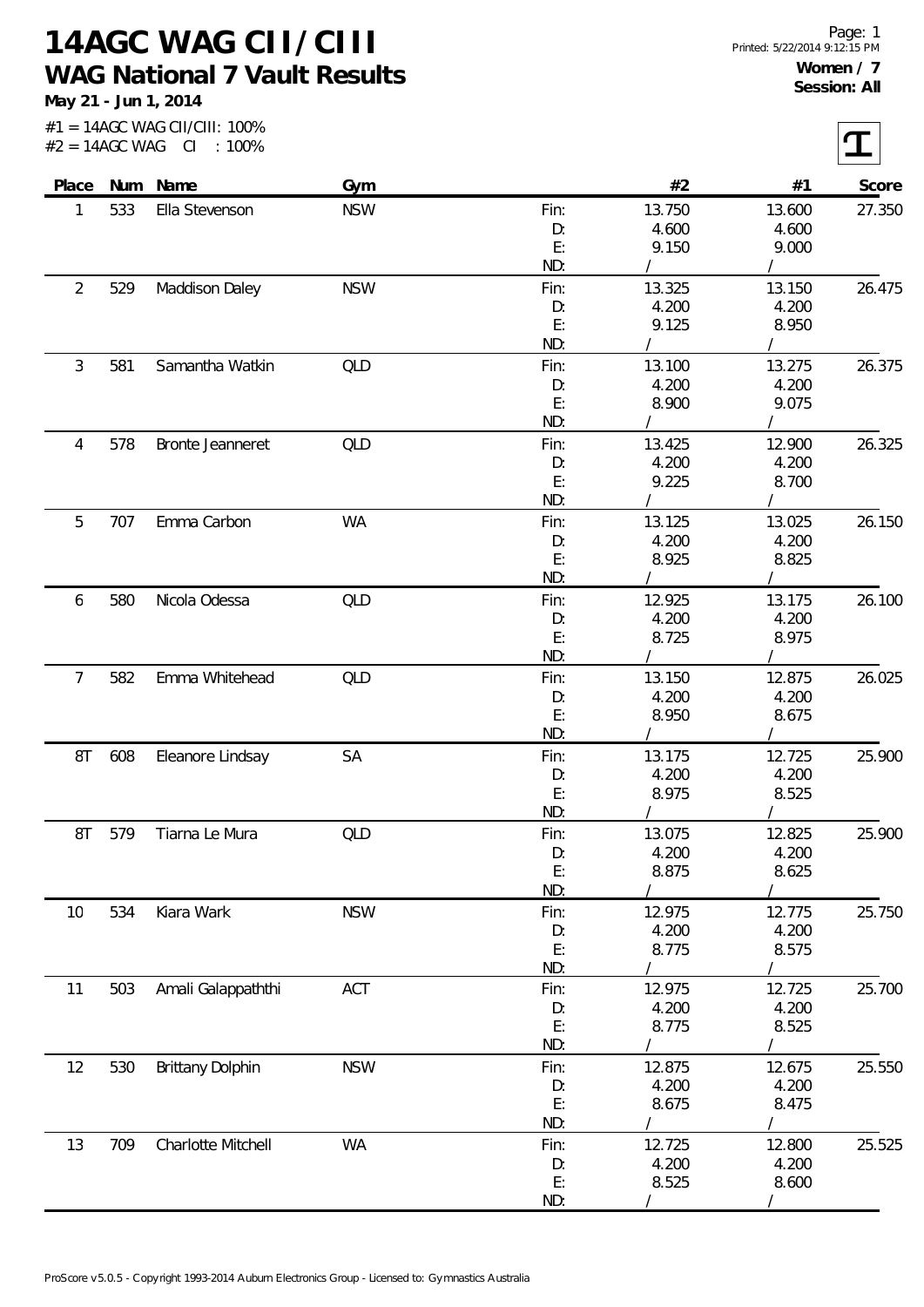**14AGC WAG CII/CIII WAG National 7 Vault Results**

**May 21 - Jun 1, 2014**

|       |     | #1 = 14AGC WAG CII/CIII: 100%<br>$#2 = 14AGC WAG CI : 100\%$ |            |          |                   |            |        |
|-------|-----|--------------------------------------------------------------|------------|----------|-------------------|------------|--------|
| Place |     | Num Name                                                     | Gym        |          | #2                | #1         | Score  |
| 14    | 710 | Kayla Nel                                                    | WA         | Fin:     | 13.025            | 12.450     | 25.475 |
|       |     |                                                              |            | D:       | 4.200             | 4.200      |        |
|       |     |                                                              |            | E:       | 8.825             | 8.250      |        |
|       |     |                                                              |            | ND:      |                   |            |        |
| 15    | 708 | Sita Mann                                                    | <b>WA</b>  | Fin:     | 12.775            | 12.650     | 25.425 |
|       |     |                                                              |            | D:       | 4.000             | 4.000      |        |
|       |     |                                                              |            | E:       | 8.775             | 8.650      |        |
|       |     |                                                              |            | ND:      |                   |            |        |
| 16    | 531 | Ashleigh Mcdonald                                            | <b>NSW</b> | Fin:     | 12.875            | 12.425     | 25.300 |
|       |     |                                                              |            | D:       | 4.200             | 4.200      |        |
|       |     |                                                              |            | E:       | 8.675             | 8.225      |        |
|       |     |                                                              |            | ND:      |                   |            |        |
| 17T   | 610 | <b>Emily Scutter</b>                                         | SA         | Fin:     | 12.775            | 12.325     | 25.100 |
|       |     |                                                              |            | D:       | 4.000             | 4.000      |        |
|       |     |                                                              |            | E:       | 8.775             | 8.325      |        |
|       |     |                                                              |            | ND:      |                   |            |        |
| 17T   | 669 | Olivia Galea                                                 | <b>VIC</b> | Fin:     | 12.450            | 12.650     | 25.100 |
|       |     |                                                              |            | D:       | 4.000             | 4.000      |        |
|       |     |                                                              |            | E:       | 8.450             | 8.650      |        |
|       |     |                                                              |            | ND:      |                   |            |        |
| 19    | 668 | Lauren Ezard                                                 | <b>VIC</b> | Fin:     | 12.525            | 12.550     | 25.075 |
|       |     |                                                              |            |          |                   | 4.000      |        |
|       |     |                                                              |            | D:<br>E: | 4.000<br>8.525    |            |        |
|       |     |                                                              |            | ND:      |                   | 8.550      |        |
|       |     |                                                              |            |          |                   |            |        |
| 20    | 621 | <b>Bridie Franks</b>                                         | <b>TAS</b> | Fin:     | 12.450            | 12.375     | 24.825 |
|       |     |                                                              |            | D:       | 4.000             | 4.000      |        |
|       |     |                                                              |            | E:       | 8.450             | 8.375      |        |
|       |     |                                                              |            | ND:      |                   |            |        |
| 21    | 712 | Summer Smith                                                 | WA         | Fin:     | 12.500            | 12.300     | 24.800 |
|       |     |                                                              |            | D:       | 4.200             | 4.200      |        |
|       |     |                                                              |            | E:       | 8.300<br>$\prime$ | 8.100      |        |
|       |     |                                                              |            | ND:      |                   | $\sqrt{2}$ |        |
| 22    | 577 | Karleigh Fraser                                              | QLD        | Fin:     | 12.500            | 12.225     | 24.725 |
|       |     |                                                              |            | D:       | 3.200             | 3.200      |        |
|       |     |                                                              |            | E:       | 9.300             | 9.025      |        |
|       |     |                                                              |            | ND:      |                   |            |        |
| 23    | 609 | Joanna Moar                                                  | SA         | Fin:     | 12.175            | 12.225     | 24.400 |
|       |     |                                                              |            | D:       | 4.000             | 4.000      |        |
|       |     |                                                              |            | E:       | 8.175             | 8.225      |        |
|       |     |                                                              |            | ND:      |                   |            |        |
| 24    | 619 | Sophie Delany                                                | <b>TAS</b> | Fin:     | 12.275            | 11.925     | 24.200 |
|       |     |                                                              |            | D:       | 4.000             | 4.000      |        |
|       |     |                                                              |            | E:       | 8.275             | 7.925      |        |
|       |     |                                                              |            | ND:      |                   |            |        |
| 25    | 501 | Amira Barakat                                                | ACT        | Fin:     | 12.025            | 11.700     | 23.725 |
|       |     |                                                              |            | D:       | 4.200             | 4.200      |        |
|       |     |                                                              |            | E:       | 7.825             | 7.500      |        |
|       |     |                                                              |            | ND:      |                   |            |        |
| 26T   | 671 | Chloe Manuel                                                 | <b>VIC</b> | Fin:     | 12.525            | 11.150     | 23.675 |
|       |     |                                                              |            | D:       | 4.000             | 4.000      |        |
|       |     |                                                              |            | E:       | 8.525             | 7.150      |        |
|       |     |                                                              |            | ND:      |                   |            |        |